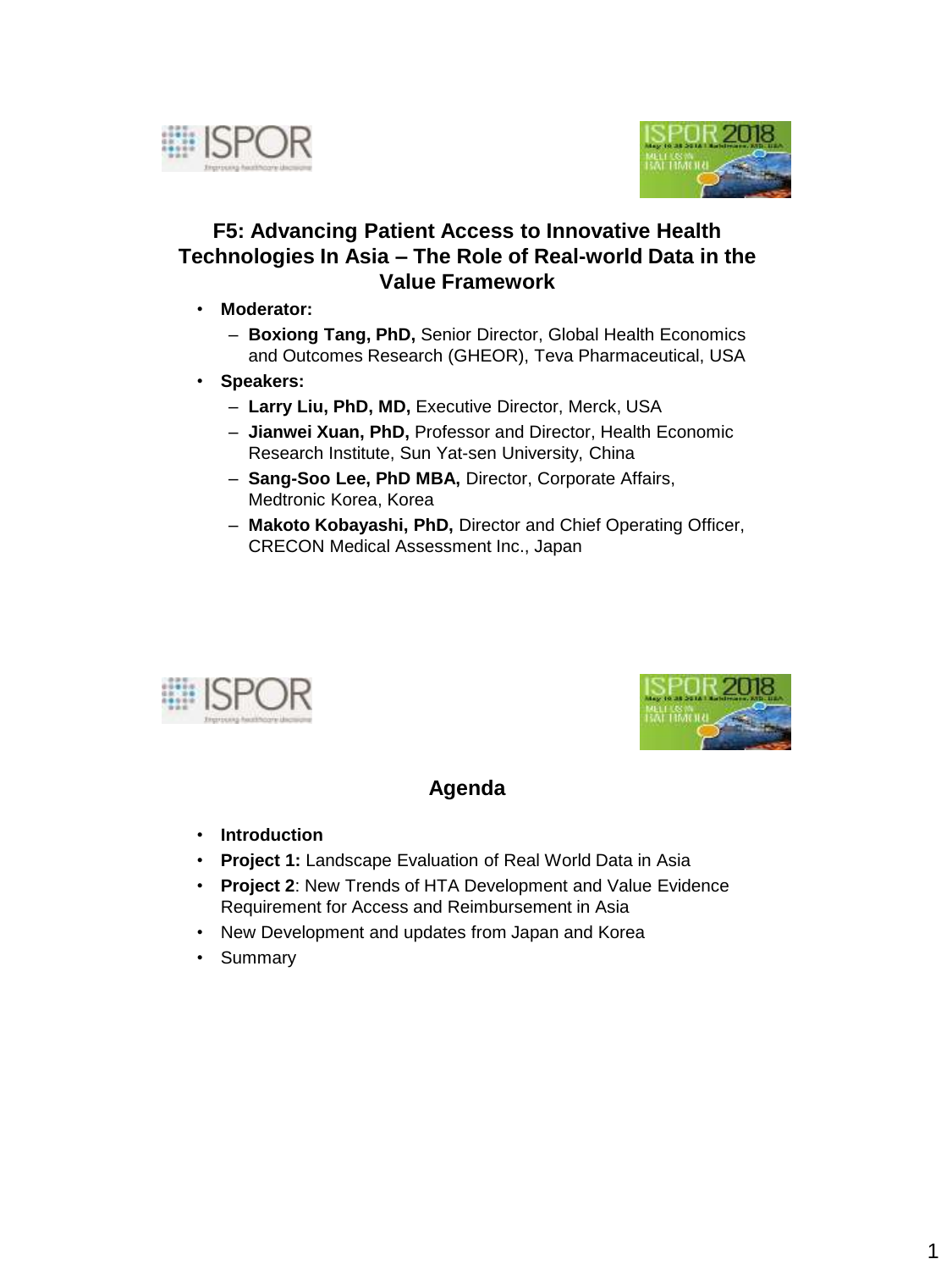



### **Project 2 New Trends of HTA Development and Value Evidence Requirement for Access and Reimbursement in Asia**

- Project Leaders: Larry Liu, Hong Li, Boxiong Tang
- Team Members:
	- Jianwei Xuan, Dong Peng, Ruoyan Gai, Makoto Kobayashi, Sang-Soo Lee, Jun Su, Bruce Wang, Eugene Salole, Hongye Wei





**Project 2: Objectives and Approaches**

**Objectives:** 

- **Collect information on HTA value evidence requirements for selected countries in Asia-Pacific.**
- **Assess current HTA status in selected countries in Asia-Pacific and the trend in five years.**

**Approaches:**

- **Conduct a literature review and baseline evaluation**
- **Collaborate with ISPOR regional chapters for researching countryspecific HTA status and trend**
- **Partner with organizations such as HTAi Asia Policy Forum and HTAsiaLink.**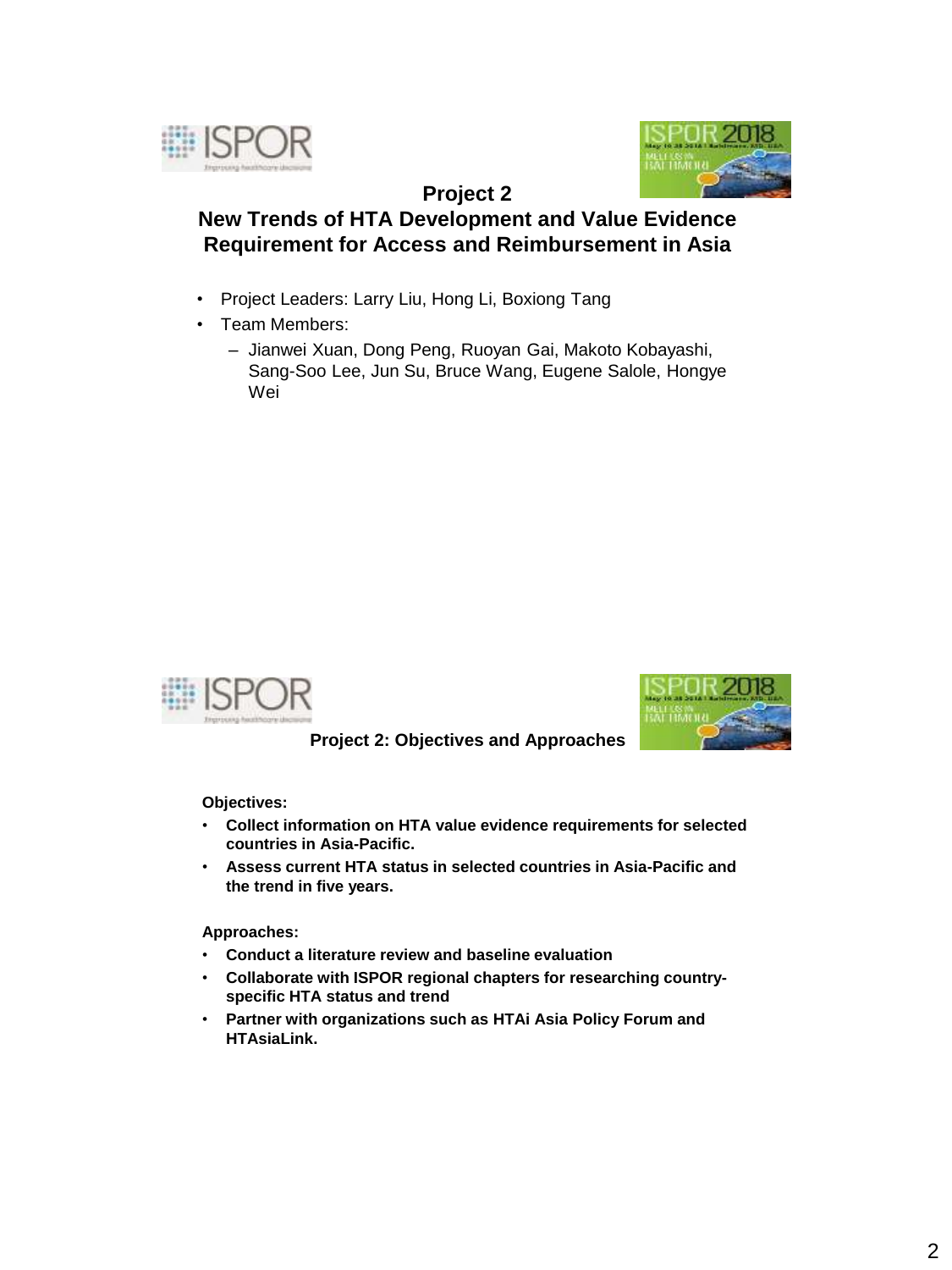



### **Project 2: Methods, Deliverables and Timeline**

#### **Methods**

- **Define the scope of the work: HTA definition and aspects to be included**
- **Focus on selected countries – group by cluster: countries implemented HTA already, in process (HTA as optional tools), or within five years**
- **To interview and get inputs from some KOLs, government agencies if possible**

#### **Deliverables**

- **Summary report, with a brief summary of HTA status in Asia (see Table 1)**
- **One-page summary of HTA in each of the selected countries (See Table 2)**
- **ISPOR Asia Consortium newsletter update, an abstract for a workshop, forum, or a manuscript.**

#### **Timeline**

- **Initial literature review completed by May 18, ahead of ISPOR Baltimore**
- **Summary report on detailed findings completed by August 2018, ahead of ISPOR Asia Pacific 2018**
- **Abstract drafted by October 2018**
- **Paper completed by December 2018**





### **Project 2: Table 1**

| Country            | <b>Current HTA</b>        |                        |                      | <b>HTA trend</b>                           | Value evidence                        |
|--------------------|---------------------------|------------------------|----------------------|--------------------------------------------|---------------------------------------|
|                    | Clinical<br>effectiveness | Cost-<br>effectiveness | <b>Budget impact</b> | (included in<br>reimbursement<br>decision) | requirement-<br><b>RCT, RWE, ICER</b> |
| <b>Australia</b>   | Υ                         | Y                      | Y                    | Y                                          | RCT, RWE, ICER                        |
| South Korea        | Υ                         | Y                      | Υ                    | Y                                          | RCT, RWE, ICER                        |
| <b>Taiwan</b>      | Y                         | Y                      | Y                    | Y                                          | RCT, RWE, ICER                        |
| Japan*             | Υ                         | Y                      | N                    | N                                          | RCT, ICER                             |
| China              | Υ                         | Y/N                    | N                    | Y/N                                        | <b>RCT</b>                            |
| <b>Malaysia</b>    |                           |                        |                      |                                            |                                       |
| <b>Philippines</b> |                           |                        | Y                    |                                            |                                       |
| <b>Thailand</b>    |                           |                        |                      |                                            |                                       |
| <b>New Zealand</b> |                           |                        |                      |                                            |                                       |
| Vietnam            |                           |                        |                      |                                            |                                       |